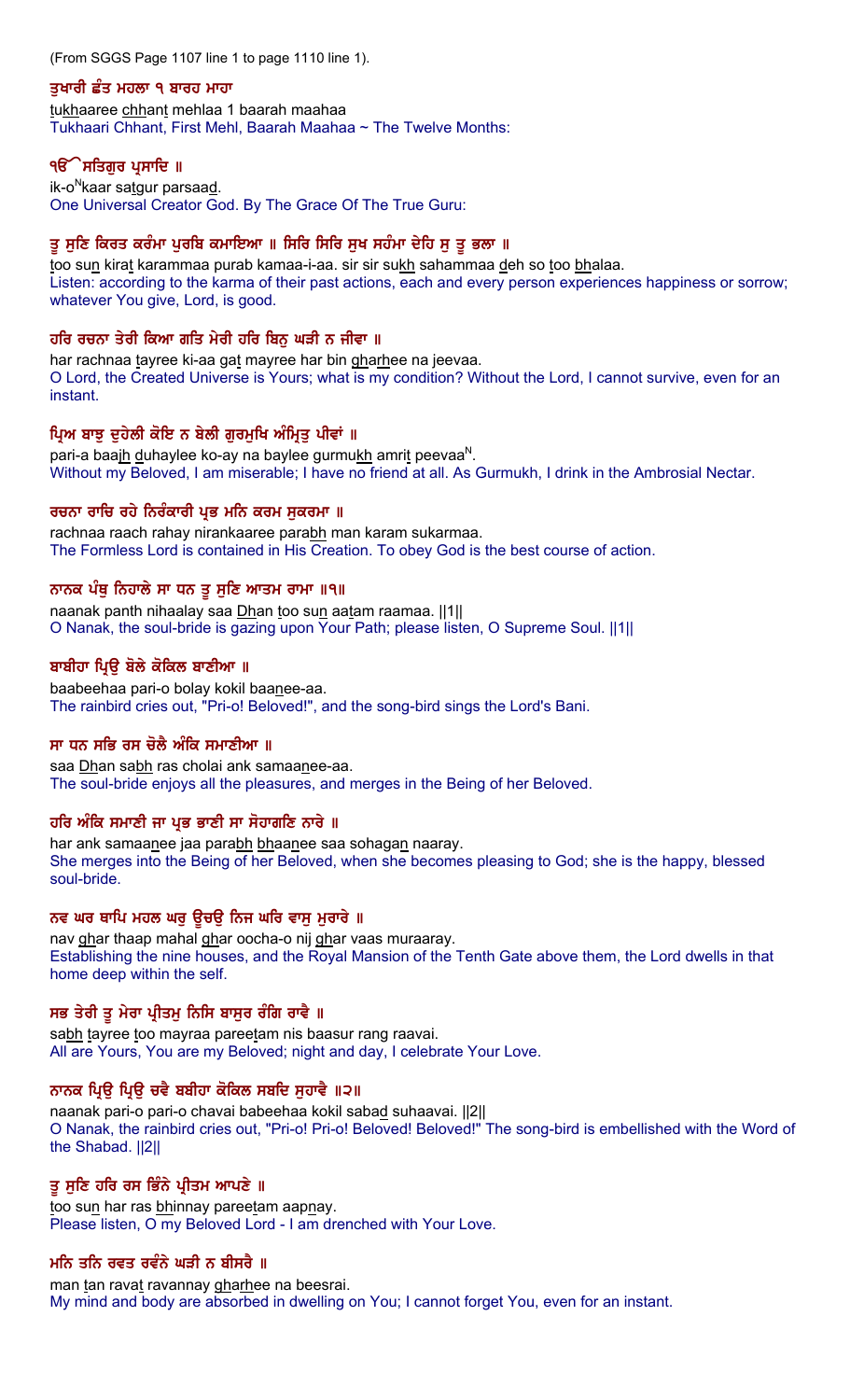# ਕਿਉ ਘੜੀ ਬਿਸਾਰੀ ਹਉ ਬਲਿਹਾਰੀ ਹਉ ਜੀਵਾ ਗੁਣ ਗਾਏ ॥

ki-o gharhee bisaaree ha-o balihaaree ha-o jeevaa gun gaa-ay. How could I forget You, even for an instant? I am a sacrifice to You; singing Your Glorious Praises, I live.

## ਨਾ ਕੋਈ ਮੇਰਾ ਹਉ ਕਿਸੁ ਕੇਰਾ ਹਰਿ ਬਿਨੁ ਰਹਣੁ ਨ ਜਾਏ ॥

naa ko-ee mayraa ha-o kis kayraa har bin rahan na jaa-ay. No one is mine; unto whom do I belong? Without the Lord, I cannot survive.

## ਓਟ ਗਹੀ ਹਰਿ ਚਰਣ ਨਿਵਾਸੇ ਭਏ ਪਵਿਤ੍ਰ ਸਰੀਰਾ ॥

ot gahee har charan nivaasay bha-ay pavitar sareeraa. I have grasped the Support of the Lord's Feet; dwelling there, my body has become immaculate.

## ਨਾਨਕ ਦਿਸਟਿ ਦੀਰਘ ਸਖ ਪਾਵੈ ਗਰ ਸਬਦੀ ਮਨ ਧੀਰਾ ॥੩॥

naanak darisat deeragh sukh paavai gur sabdee man Dheeraa. [3] O Nanak, I have obtained profound insight, and found peace; my mind is comforted by the Word of the Guru's Shabad. ||3||

## ਬਰਸੈ ਅੰਮ੍ਰਿਤ ਧਾਰ ਬੁੰਦ ਸੁਹਾਵਣੀ ॥

barsai amrit Dhaar boond suhaavanee. The Ambrosial Nectar rains down on us! Its drops are so delightful!

## ਸਾਜਨ ਮਿਲੇ ਸਹਜਿ ਸਭਾਇ ਹਰਿ ਸਿੳ ਪ੍ਰੀਤਿ ਬਣੀ ॥

saajan milay sahj subhaa-ay har si-o pareet banee. Meeting the Guru, the Best Friend, with intuitive ease, the mortal falls in love with the Lord.

## ਹਰਿ ਮੰਦਰਿ ਆਵੈ ਜਾ ਪ੍ਰਭ ਭਾਵੈ ਧਨ ਉਭੀ ਗੁਣ ਸਾਰੀ ॥

har mandar aavai jaa parabh bhaavai Dhan oobhee gun saaree. The Lord comes into the temple of the body, when it pleases God's Will; the soul-bride rises up, and sings His Glorious Praises.

### ਘਰਿ ਘਰਿ ਕੰਤੂ ਰਵੈ ਸੋਹਾਗਣਿ ਹਉ ਕਿਉ ਕੰਤਿ ਵਿਸਾਰੀ ॥

ghar ghar kant ravai sohagan ha-o ki-o kant visaaree. In each and every home, the Husband Lord ravishes and enjoys the happy soul-brides; so why has He forgotten me?

### ਉਨਵਿ ਘਨ ਛਾਏ ਬਰਸੂ ਸੁਭਾਏ ਮਨਿ ਤਨਿ ਪ੍ਰੇਮੂ ਸੁਖਾਵੈ ॥

unav ghan chhaa-ay baras subhaa-ay man tan paraym sukhaavai. The sky is overcast with heavy, low-hanging clouds; the rain is delightful, and my Beloved's Love is pleasing to my mind and body.

### ਨਾਨਕ ਵਰਸੈ ਅੰਮ੍ਰਿਤ ਬਾਣੀ ਕਰਿ ਕਿਰਪਾ ਘਰਿ ਆਵੈ ॥੪॥

naanak varsai amrit banee kar kirpaa ghar aavai. [4] O Nanak, the Ambrosial Nectar of Gurbani rains down; the Lord, in His Grace, has come into the home of my heart. ||4||

### ਚੇਤ ਬਸੰਤ ਭਲਾ ਭਵਰ ਸਹਾਵੜੇ ॥

chayt basant bhalaa bhavar suhaavrhay. In the month of Chayt, the lovely spring has come, and the bumble bees hum with joy.

### ਬਨ ਫੁਲੇ ਮੱਝ ਬਾਰਿ ਮੈ ਪਿਰੂ ਘਰਿ ਬਾਹੁੜੈ ॥

ban foolay manjh baar mai pir ghar baahurhai. The forest is blossoming in front of my door; if only my Beloved would return to my home!

## ਪਿਰੂ ਘਰਿ ਨਹੀ ਆਵੈ ਧਨ ਕਿਉ ਸੁਖ਼ ਪਾਵੈ ਬਿਰਹਿ ਬਿਰੋਧ ਤਨੂ ਛੀਜੈ ॥

pir ghar nahee aavai Dhan ki-o sukh paavai bireh biroDh tan chheejai. If her Husband Lord does not return home, how can the soul-bride find peace? Her body is wasting away with the sorrow of separation.

### ਕੋਕਿਲ ਅੰਬਿ ਸੁਹਾਵੀ ਬੋਲੈ ਕਿਉ ਦੁਖੁ ਅੰਕਿ ਸਹੀਜੈ ॥

kokil amb suhaavee bolai ki-o dukh ank saheejai. The beautiful song-bird sings, perched on the mango tree; but how can I endure the pain in the depths of my being?

### ਭਵਰੂ ਭਵੰਤਾ ਫੁਲੀ ਡਾਲੀ ਕਿਉ ਜੀਵਾ ਮਰੁ ਮਾਏ ॥

bhavar bhavantaa foolee daalee ki-o jeevaa mar maa-ay. The bumble bee is buzzing around the flowering branches; but how can I survive? I am dying, O my mother!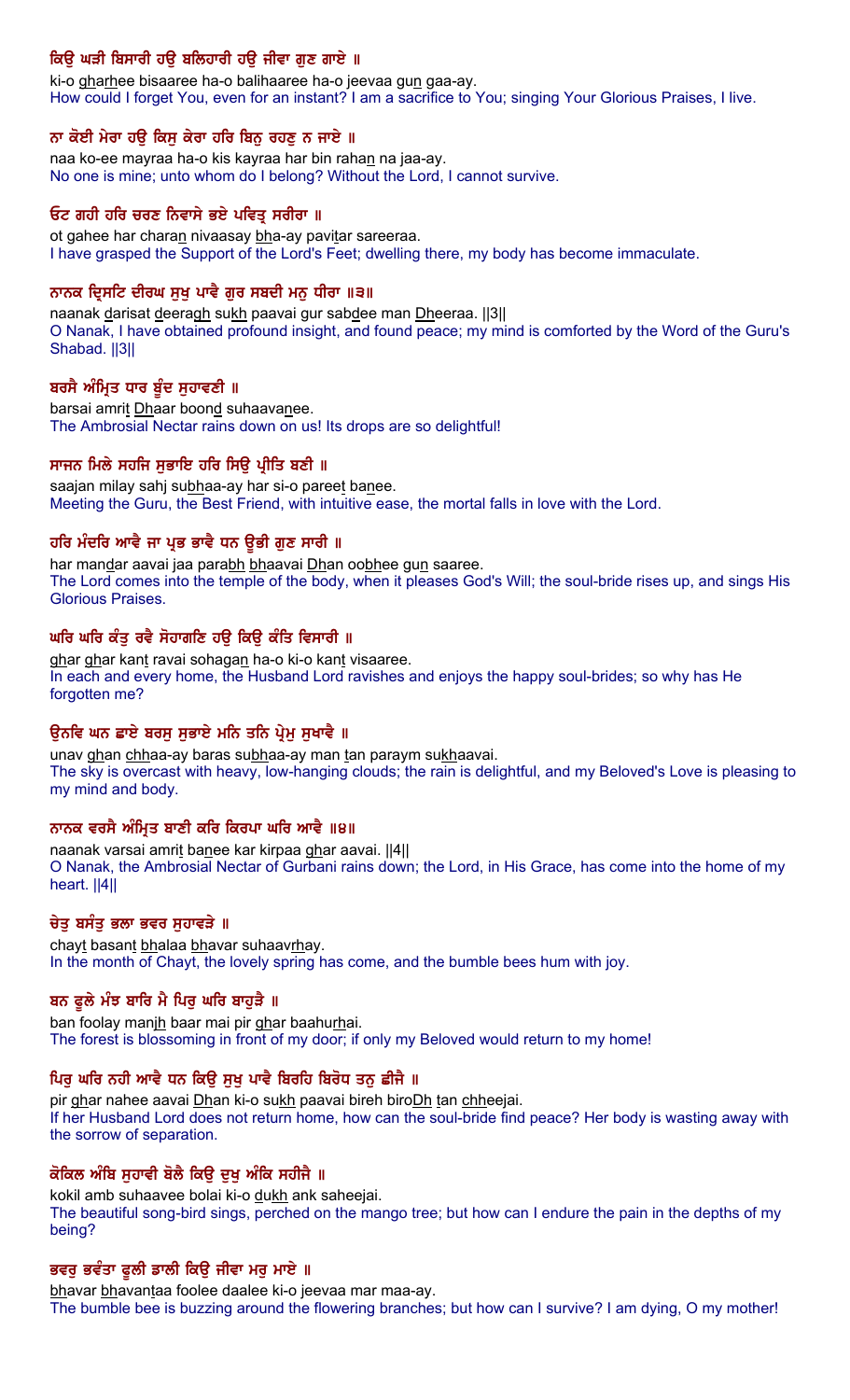## ਨਾਨਕ ਚੇਤਿ ਸਹਜਿ ਸੁਖੂ ਪਾਵੈ ਜੇ ਹਰਿ ਵਰੂ ਘਰਿ ਧਨ ਪਾਏ ॥੫॥

naanak chayt sahj sukh paavai jay har var ghar Dhan paa-ay. [5] O Nanak, in Chayt, peace is easily obtained, if the soul-bride obtains the Lord as her Husband, within the home of her own heart. ||5||

### ਵੈਸਾਖ ਭਲਾ ਸਾਖਾ ਵੇਸ ਕਰੇ ॥

vaisaakh bhalaa saakhaa vays karay. Baisakhi is so pleasant; the branches blossom with new leaves.

## ਧਨ ਦੇਖੈ ਹਰਿ ਦਆਰਿ ਆਵਹ ਦਇਆ ਕਰੇ ॥

Dhan daykhai har du-aar aavhu da-i-aa karay. The soul-bride yearns to see the Lord at her door. Come, O Lord, and take pity on me!

## ਘਰਿ ਆਉ ਪਿਆਰੇ ਦੁਤਰ ਤਾਰੇ ਤੁਧੂ ਬਿਨੂ ਅਢੁ ਨ ਮੋਲੋ ॥

ghar aa-o pi-aaray dutar taaray tuDh bin adh na molo. Please come home, O my Beloved; carry me across the treacherous world-ocean. Without You, I am not worth even a shell.

## ਕੀਮਤਿ ਕਉਣ ਕਰੇ ਤੁਧੂ ਭਾਵਾਂ ਦੇਖਿ ਦਿਖਾਵੈ ਢੋਲੋ ॥

keemat ka-un karay tuDh bhaavaa<sup>N</sup> daykh dikhaavai dholo. Who can estimate my worth, if I am pleasing to You? I see You, and inspire others to see You, O my Love.

### ਦੁਰਿ ਨ ਜਾਨਾ ਅੰਤਰਿ ਮਾਨਾ ਹਰਿ ਕਾ ਮਹਲੂ ਪਛਾਨਾ ॥

door na jaanaa antar maanaa har kaa mahal pachhaanaa. I know that You are not far away; I believe that You are deep within me, and I realize Your Presence.

## ਨਾਨਕ ਵੈਸਾਖੀਂ ਪ੍ਰਭੂ ਪਾਵੈ ਸੁਰਤਿ ਸਬਦਿ ਮਨੁ ਮਾਨਾ ॥੬॥

naanak vaisaakhee<sup>N</sup> parabh paavai surat sabad man maanaa. ||6|| O Nanak, finding God in Baisakhi, the consciousness is filled with the Word of the Shabad, and the mind comes to believe. ||6||

### ਮਾਹੂ ਜੇਠੂ ਭਲਾ ਪ੍ਰੀਤਮੂ ਕਿਉ ਬਿਸਰੈ ॥

maahu jayth bhalaa pareetam ki-o bisrai. The month of Jayt'h is so sublime. How could I forget my Beloved?

### ਥਲ ਤਾਪਹਿ ਸਰ ਭਾਰ ਸਾ ਧਨ ਬਿਨੳ ਕਰੈ ॥

thal taapeh sar bhaar saa Dhan bin-o karai. The earth burns like a furnace, and the soul-bride offers her prayer.

### ਧਨ ਬਿਨਉ ਕਰੇਦੀ ਗੁਣ ਸਾਰੇਦੀ ਗੁਣ ਸਾਰੀ ਪ੍ਰਭ ਭਾਵਾ ॥

Dhan bin-o karaydee gun saaraydee gun saaree parabh bhaavaa. The bride offers her prayer, and sings His Glorious Praises; singing His Praises, she becomes pleasing to God.

### ਸਾਚੈ ਮਹਲਿ ਰਹੈ ਬੈਰਾਗੀ ਆਵਣ ਦੇਹਿ ਤ ਆਵਾ ॥

saachai mahal rahai bairaagee aavan deh ta aavaa. The Unattached Lord dwells in His true mansion. If He allows me, then I will come to Him.

## ਨਿਮਾਣੀ ਨਿਤਾਣੀ ਹਰਿ ਬਿਨੂ ਕਿਉ ਪਾਵੈ ਸੁਖ ਮਹਲੀ ॥

nimaanee nitaanee har bin ki-o paavai sukh mahlee. The bride is dishonored and powerless; how will she find peace without her Lord?

### ਨਾਨਕ ਜੇਠਿ ਜਾਣੈ ਤਿਸੁ ਜੈਸੀ ਕਰਮਿ ਮਿਲੈ ਗੁਣ ਗਹਿਲੀ ॥੭॥

naanak jayth jaanai tis jaisee karam milai gun gahilee. ||7|| O Nanak, in Jayt'h, she who knows her Lord becomes just like Him; grasping virtue, she meets with the Merciful Lord. ||7||

### ਆਸਾੜੂ ਭਲਾ ਸੁਰਜੁ ਗਗਨਿ ਤਪੈ ॥

aasaarh bhalaa sooraj gagan tapai. The month of Aasaarh is good; the sun blazes in the sky.

### ਧਰਤੀ ਦੁਖ ਸਹੈ ਸੋਖੈ ਅਗਨਿ ਭਖੈ ॥

Dhartee dookh sahai sokhai agan bhakhai. The earth suffers in pain, parched and roasted in the fire.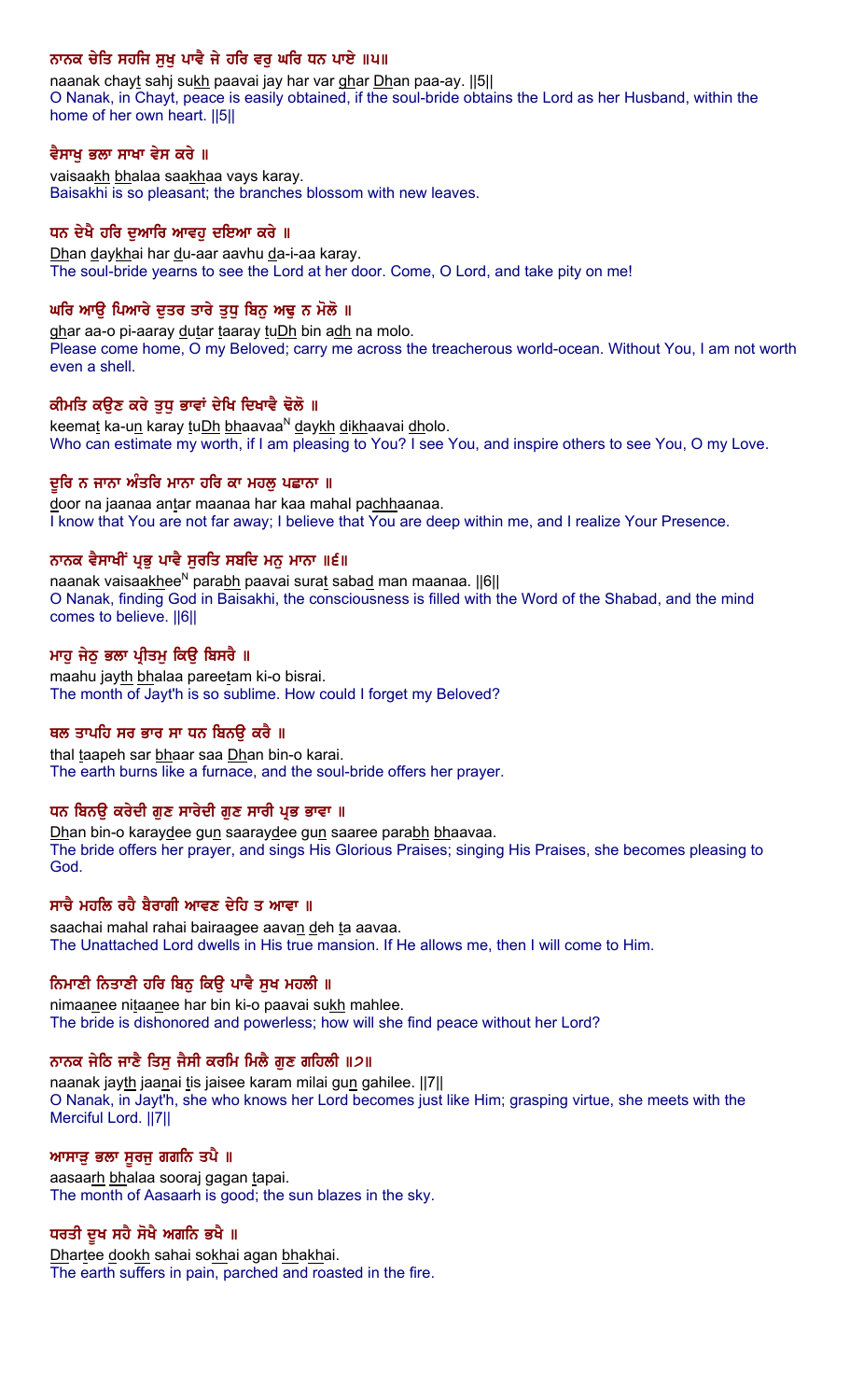# ਅਗਨਿ ਰਸੂ ਸੋਖੈ ਮਰੀਐ ਧੋਖੈ ਭੀ ਸੋ ਕਿਰਤੂ ਨ ਹਾਰੇ ॥

agan ras sokhai maree-ai Dhokhai bhee so kirat na haaray. The fire dries up the moisture, and she dies in agony. But even then, the sun does not grow tired.

## ਰਥ ਫਿਰੈ ਛਾਇਆ ਧਨ ਤਾਕੈ ਟੀਡ ਲਵੈ ਮੰਝਿ ਬਾਰੇ ॥

rath firai chhaa-i-aa Dhan taakai teed lavai manih baaray. His chariot moves on, and the soul-bride seeks shade; the crickets are chirping in the forest.

### ਅਵਗਣ ਬਾਧਿ ਚਲੀ ਦੁਖ਼ ਆਗੈ ਸੁਖ਼ ਤਿਸੁ ਸਾਚੁ ਸਮਾਲੇ ॥

avgan baaDh chalee dukh aagai sukh tis saach samaalay. She ties up her bundle of faults and demerits, and suffers in the world hereafter. But dwelling on the True Lord, she finds peace.

### ਨਾਨਕ ਜਿਸ ਨੋ ਇਹੁ ਮਨੁ ਦੀਆ ਮਰਣੁ ਜੀਵਣੁ ਪ੍ਰਭ ਨਾਲੇ ॥੮॥

naanak jis no ih man dee-aa maran jeevan parabh naalay. [8] O Nanak, I have given this mind to Him; death and life rest with God. ||8||

### ਸਾਵਣਿ ਸਰਸ ਮਨਾ ਘਣ ਵਰਸਹਿ ਰਤਿ ਆਏ ॥

saavan saras manaa ghan varseh rut aa-ay. In Saawan, be happy, O my mind. The rainy season has come, and the clouds have burst into showers.

### . ਮੈ ਮਨਿ ਤਨਿ ਸਹ ਭਾਵੈ ਪਿਰ ਪਰਦੇਸਿ ਸਿਧਾਏ ॥

mai man tan saho bhaavai pir pardays siDhaa-ay. My mind and body are pleased by my Lord, but my Beloved has gone away.

### ਪਿਰੂ ਘਰਿ ਨਹੀ ਆਵੈ ਮਰੀਐ ਹਾਵੈ ਦਾਮਨਿ ਚਮਕਿ ਡਰਾਏ ॥

pir ghar nahee aavai maree-ai haavai daaman chamak daraa-ay. My Beloved has not come home, and I am dying of the sorrow of separation. The lightning flashes, and I am scared.

### ਸੇਜ ਇਕੇਲੀ ਖਰੀ ਦੁਹੇਲੀ ਮਰਣੂ ਭਇਆ ਦੁਖੂ ਮਾਏ ॥

sayj ikaylee kharee duhaylee maran bha-i-aa dukh maa-ay. My bed is lonely, and I am suffering in agony. I am dying in pain, O my mother!

### ਹਰਿ ਬਿਨੂ ਨੀਦ ਭੁਖ ਕਹੁ ਕੈਸੀ ਕਾਪੜੂ ਤਨਿ ਨ ਸੁਖਾਵਏ ॥

har bin need bhookh kaho kaisee kaaparh tan na sukhaava-ay. Tell me - without the Lord, how can I sleep, or feel hungry? My clothes give no comfort to my body.

### ਨਾਨਕ ਸਾ ਸੋਹਾਗਣਿ ਕੰਤੀ ਪਿਰ ਕੈ ਅੰਕਿ ਸਮਾਵਏ ॥੯॥

naanak saa sohagan kantee pir kai ank samaav-ay. ||9|| O Nanak, she alone is a happy soul-bride, who merges in the Being of her Beloved Husband Lord. ||9||

#### ਭਾਦੳ ਭਰਮਿ ਭਲੀ ਭਰਿ ਜੋਬਨਿ ਪਛਤਾਣੀ ॥

bhaada-o bharam bhulee bhar joban pachhutaanee. In Bhaadon, the young woman is confused by doubt; later, she regrets and repents.

### ਜਲ ਥਲ ਨੀਰਿ ਭਰੇ ਬਰਸ ਰੁਤੇ ਰੰਗੂ ਮਾਣੀ ॥

jal thal neer bharay baras rutay rang maanee. The lakes and fields are overflowing with water; the rainy season has come - the time to celebrate!

### ਬਰਸੈ ਨਿਸਿ ਕਾਲੀ ਕਿੳ ਸਖ ਬਾਲੀ ਦਾਦਰ ਮੋਰ ਲਵੰਤੇ ॥

barsai nis kaalee ki-o sukh baalee daadar mor lavantay. In the dark of night it rains; how can the young bride find peace? The frogs and peacocks send out their noisy calls.

### ਪ੍ਰਿਉ ਪ੍ਰਿਉ ਚਵੈ ਬਬੀਹਾ ਬੋਲੇ ਭੁਇਅੰਗਮ ਫਿਰਹਿ ਡਸੰਤੇ ॥

pari-o pari-o chavai babeehaa bolay bhu-i-angam fireh dasantay. "Pri-o! Pri-o! Beloved! Beloved!" cries the rainbird, while the snakes slither around, biting.

### ਮਛਰ ਡੰਗ ਸਾਇਰ ਭਰ ਸੁਭਰ ਬਿਨੂ ਹਰਿ ਕਿਉ ਸੁਖੂ ਪਾਈਐ ॥

machhar dang saa-ir bhar subhar bin har ki-o sukh paa-ee-ai. The mosquitoes bite and sting, and the ponds are filled to overflowing; without the Lord, how can she find peace?

#### ਨਾਨਕ ਪੁਛਿ ਚਲਉ ਗੁਰ ਅਪੁਨੇ ਜਹ ਪ੍ਰਭੁ ਤਹ ਹੀ ਜਾਈਐ ॥੧੦॥

naanak poochh chala-o gur apunay jah parabh tah hee jaa-ee-ai. ||10|| O Nanak, I will go and ask my Guru; wherever God is, there I will go. ||10||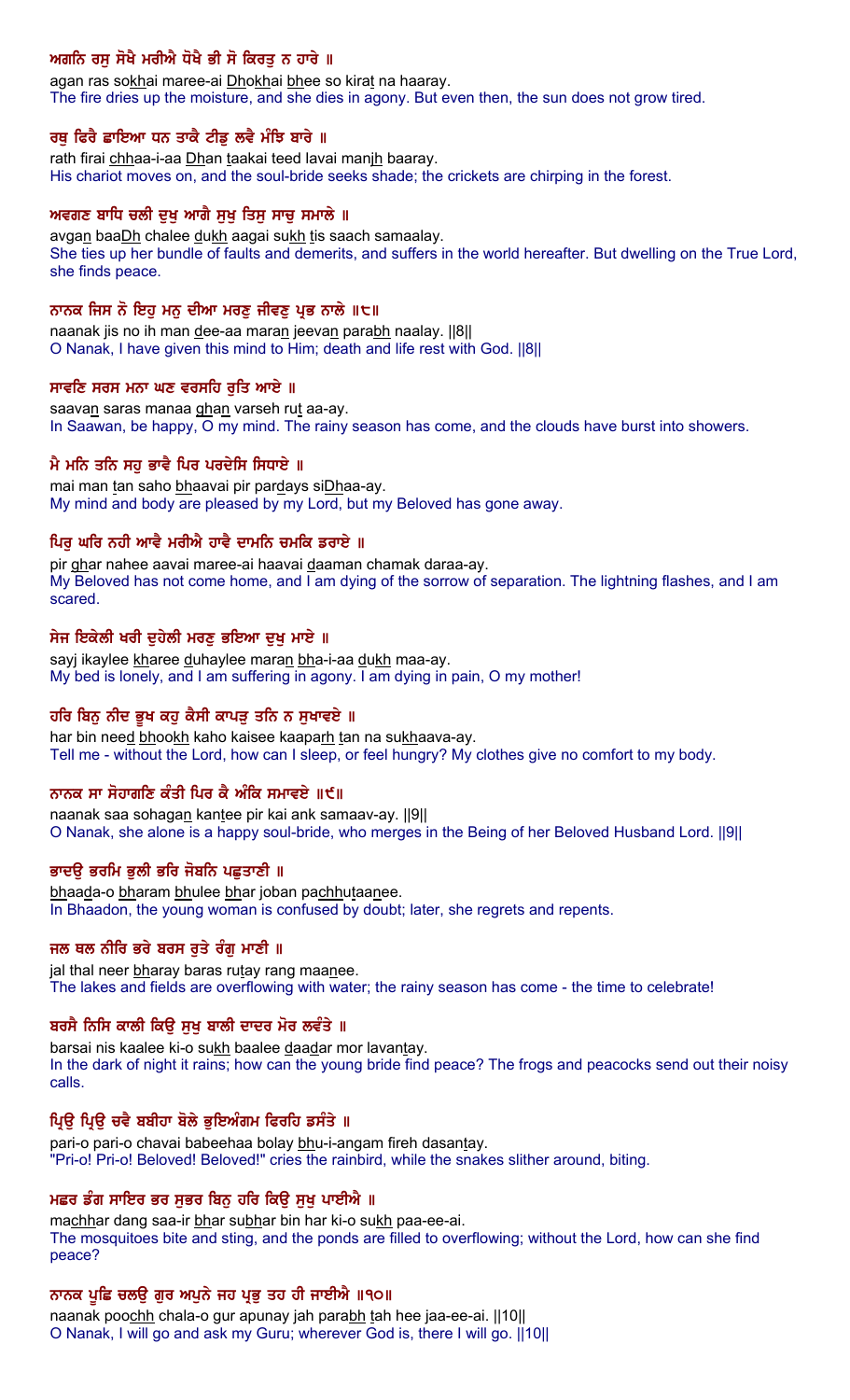# ਅਸੁਨਿ ਆਉ ਪਿਰਾ ਸਾ ਧਨ ਝੁਰਿ ਮੁਈ ॥

asun aa-o piraa saa Dhan jhoor mu-ee. In Assu, come, my Beloved; the soul-bride is grieving to death.

## ਤਾ ਮਿਲੀਐ ਪ੍ਰਭ ਮੇਲੇ ਦੁਜੈ ਭਾਇ ਖੁਈ ॥

taa milee-ai parabh maylay doojai bhaa-ay khu-ee. She can only meet Him, when God leads her to meet Him; she is ruined by the love of duality.

## ਝਠਿ ਵਿਗਤੀ ਤਾ ਪਿਰ ਮਤੀ ਕਕਹ ਕਾਹ ਸਿ ਫਲੇ ॥

jhooth vigutee taa pir mutee kukah kaah se fulay. If she is plundered by falsehood, then her Beloved forsakes her. Then, the white flowers of old age blossom in my hair.

## ਆਗੈ ਘਾਮ ਪਿਛੈ ਰਤਿ ਜਾਡਾ ਦੇਖਿ ਚਲਤ ਮਨ ਡੋਲੇ ॥

aagai ghaam pichhai rut jaadaa daykh chalat man dolay. Summer is now behind us, and the winter season is ahead. Gazing upon this play, my shaky mind wavers.

## ਦਹ ਦਿਸਿ ਸਾਖ ਹਰੀ ਹਰੀਆਵਲ ਸਹਜਿ ਪਕੈ ਸੋ ਮੀਠਾ ॥

dah dis saakh haree haree-aaval sahj pakai so meethaa. In all ten directions, the branches are green and alive. That which ripens slowly, is sweet.

## ਨਾਨਕ ਅਸਨਿ ਮਿਲਹ ਪਿਆਰੇ ਸਤਿਗਰ ਭਏ ਬਸੀਠਾ ॥੧੧॥

naanak asun milhu pi-aaray satgur bha-ay baseethaa. ||11|| O Nanak, in Assu, please meet me, my Beloved. The True Guru has become my Advocate and Friend. ||11||

## ਕਤਕਿ ਕਿਰਤੂ ਪਇਆ ਜੋ ਪ੍ਰਭ ਭਾਇਆ ॥

katak kirat pa-i-aa jo parabh bhaa-i-aa. In Katak, that alone comes to pass, which is pleasing to the Will of God.

## ਦੀਪਕ ਸਹਜਿ ਬਲੈ ਤਤਿ ਜਲਾਇਆ ॥

deepak sahj balai tat jalaa-i-aa. The lamp of intuition burns, lit by the essence of reality.

## ਦੀਪਕ ਰਸ ਤੇਲੋ ਧਨ ਪਿਰ ਮੇਲੋ ਧਨ ਓਮਾਹੈ ਸਰਸੀ ॥

deepak ras taylo Dhan pir maylo Dhan omaahai sarsee. Love is the oil in the lamp, which unites the soul-bride with her Lord. The bride is delighted, in ecstasy.

## ਅਵਗਣ ਮਾਰੀ ਮਰੈ ਨ ਸੀਝੈ ਗਣਿ ਮਾਰੀ ਤਾ ਮਰਸੀ ॥

avgan maaree marai na seejhai gun maaree taa marsee. One who dies in faults and demerits - her death is not successful. But one who dies in glorious virtue, really truly dies.

## ਨਾਮ ਭਗਤਿ ਦੇ ਨਿਜ ਘਰਿ ਬੈਠੇ ਅਜਹ ਤਿਨਾੜੀ ਆਸਾ ॥

naam bhagat day nij ghar baithay ajahu tinaarhee aasaa. Those who are blessed with devotional worship of the Naam, the Name of the Lord, sit in the home of their own inner being. They place their hopes in You.

### ਨਾਨਕ ਮਿਲਹ ਕਪਟ ਦਰ ਖੋਲਹ ਏਕ ਘੜੀ ਖਟ ਮਾਸਾ ॥੧੨॥

naanak milhu kapat dar kholahu ayk gharhee khat maasaa. [12] Nanak: please open the shutters of Your Door, O Lord, and meet me. A single moment is like six months to me. ||12||

### ਮੰਘਰ ਮਾਹ ਭਲਾ ਹਰਿ ਗਣ ਅੰਕਿ ਸਮਾਵਏ ॥

manghar maahu bhalaa har gun ank samaav-ay. The month of Maghar is good, for those who sing the Glorious Praises of the Lord, and merge in His Being.

## ਗਣਵੰਤੀ ਗਣ ਰਵੈ ਮੈ ਪਿਰ ਨਿਹਚਲ ਭਾਵਏ ॥

gunvantee gun ravai mai pir nihchal bhaav-ay. The virtuous wife utters His Glorious Praises; my Beloved Husband Lord is Eternal and Unchanging.

## ਨਿਹਚਲੂ ਚਤੁਰੂ ਸੁਜਾਣੂ ਬਿਧਾਤਾ ਚੌਚਲੂ ਜਗਤੂ ਸਬਾਇਆ ॥

nihchal chatur sujaan biDhaataa chanchal jagat sabaa-i-aa. The Primal Lord is Unmoving and Unchanging, Clever and Wise; all the world is fickle.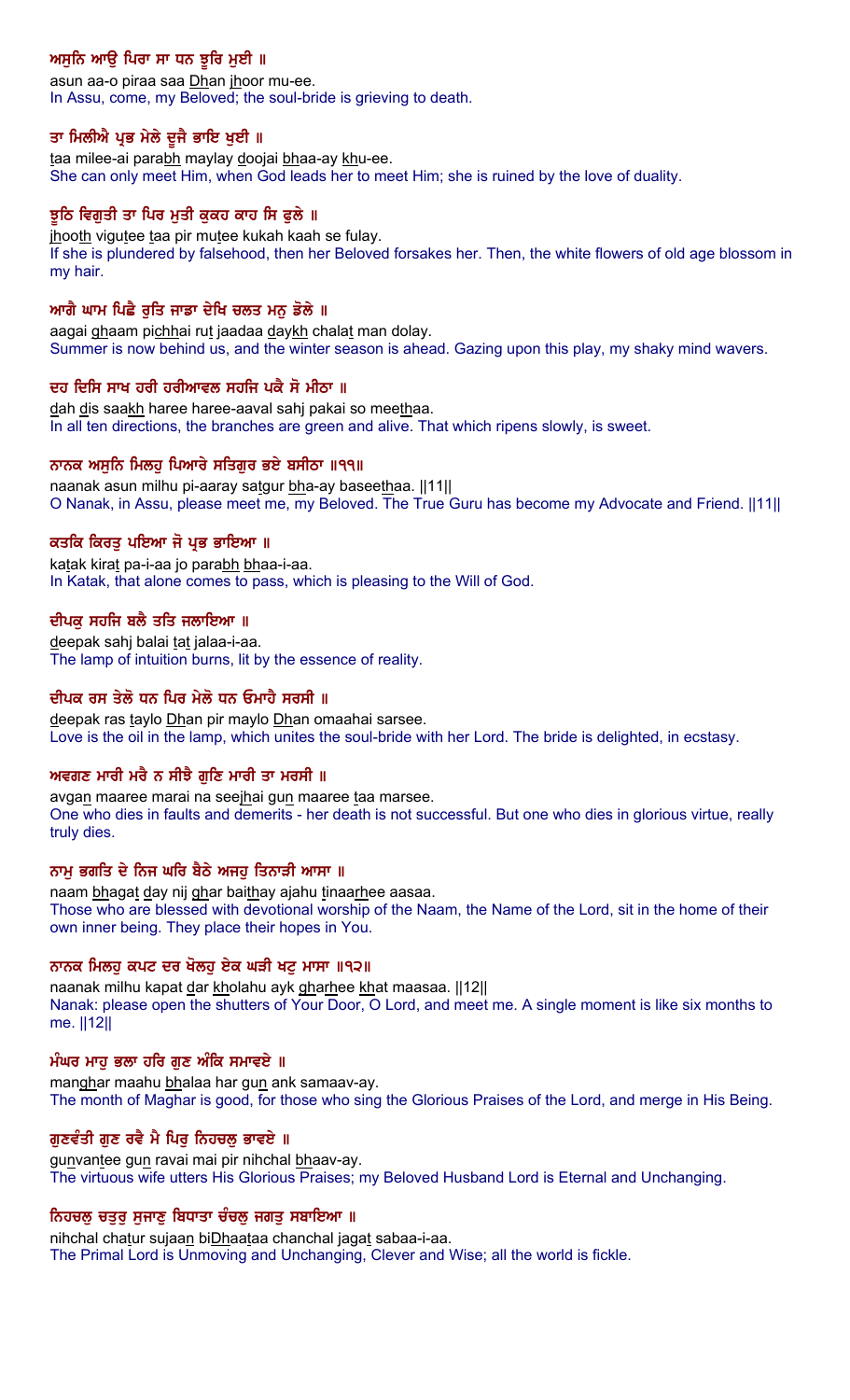## ਗਿਆਨੂ ਧਿਆਨੂ ਗੁਣ ਅੰਕਿ ਸਮਾਣੇ ਪ੍ਰਭ ਭਾਣੇ ਤਾ ਭਾਇਆ ।।

gi-aan Dhi-aan gun ank samaanay parabh bhaanay taa bhaa-i-aa. By virtue of spiritual wisdom and meditation, she merges in His Being; she is pleasing to God, and He is pleasing to her.

## ਗੀਤ ਨਾਦ ਕਵਿਤ ਕਵੇ ਸਣਿ ਰਾਮ ਨਾਮਿ ਦਖ ਭਾਗੈ ॥

geet naad kavit kavay sun raam naam dukh bhaagai. I have heard the songs and the music, and the poems of the poets; but only the Name of the Lord takes away my pain.

## ਨਾਨਕ ਸਾ ਧਨ ਨਾਹ ਪਿਆਰੀ ਅਭ ਭਗਤੀ ਪਿਰ ਆਗੈ ॥੧੩॥

naanak saa Dhan naah pi-aaree abh bhagtee pir aagai. [[13] O Nanak, that soul-bride is pleasing to her Husband Lord, who performs loving devotional worship before her Beloved. ||13||

## ਪੋਖਿ ਤੁਖਾਰੂ ਪੜੈ ਵਣੂ ਤ੍ਰਿਣੂ ਰਸੂ ਸੋਖੈ ॥

pokh tukhaar parhai van tarin ras sokhai. In Poh, the snow falls, and the sap of the trees and the fields dries up.

## ਆਵਤ ਕੀ ਨਾਹੀ ਮਨਿ ਤਨਿ ਵਸਹਿ ਮੁਖੇ ॥

aavat kee naahee man tan vaseh mukhay. Why have You not come? I keep You in my mind, body and mouth.

## ਮਨਿ ਤਨਿ ਰਵਿ ਰਹਿਆ ਜਗਜੀਵਨੁ ਗੁਰ ਸਬਦੀ ਰੰਗੁ ਮਾਣੀ ॥

man tan rav rahi-aa jagjeevan gur sabdee rang maanee. He is permeating and pervading my mind and body; He is the Life of the World. Through the Word of the Guru's Shabad, I enjoy His Love.

## ਅੰਡਜ ਜੇਰਜ ਸੇਤਜ ਉਤਭੁਜ ਘਟਿ ਘਟਿ ਜੋਤਿ ਸਮਾਣੀ ॥

andaj jayraj saytaj ut-bhuj ghat ghat jot samaanee. His Light fills all those born of eggs, born from the womb, born of sweat and born of the earth, each and every heart.

## ਦਰਸਨ ਦੇਹ ਦਇਆਪਤਿ ਦਾਤੇ ਗਤਿ ਪਾਵੳ ਮਤਿ ਦੇਹੋ ॥

darsan dayh da-i-aapat daatay gat paava-o mat dayho. Grant me the Blessed Vision of Your Darshan, O Lord of Mercy and Compassion. O Great Giver, grant me understanding, that I might find salvation.

## ਨਾਨਕ ਰੰਗਿ ਰਵੈ ਰਸਿ ਰਸੀਆ ਹਰਿ ਸਿਉ ਪ੍ਰੀਤਿ ਸਨੇਹੋ ॥੧੪॥

naanak rang ravai ras rasee-aa har si-o pareet sanayho. ||14|| O Nanak, the Lord enjoys, savors and ravishes the bride who is in love with Him. ||14||

### ਮਾਘਿ ਪਨੀਤ ਭਈ ਤੀਰਥ ਅੰਤਰਿ ਜਾਨਿਆ ॥

maagh puneet bha-ee tirath antar jaani-aa. In Maagh, I become pure; I know that the sacred shrine of pilgrimage is within me.

### ਸਾਜਨ ਸਹਜਿ ਮਿਲੇ ਗਣ ਗਹਿ ਅੰਕਿ ਸਮਾਨਿਆ ॥

saajan sahj milay gun geh ank samaani-aa. I have met my Friend with intuitive ease; I grasp His Glorious Virtues, and merge in His Being.

## ਪ੍ਰੀਤਮ ਗੁਣ ਅੰਕੇ ਸੁਣਿ ਪ੍ਰਭ ਬੰਕੇ ਤੁਧੁ ਭਾਵਾ ਸਰਿ ਨਾਵਾ ॥

pareetam gun ankay sun parabh bankay tuDh bhaavaa sar naavaa. O my Beloved, Beauteous Lord God, please listen: I sing Your Glories, and merge in Your Being. If it is pleasing to Your Will, I bathe in the sacred pool within.

## ਗੰਗ ਜਮੂਨ ਤਹ ਬੇਣੀ ਸੰਗਮ ਸਾਤ ਸਮੁੱਦ ਸਮਾਵਾ ॥ ਪੁੱਨ ਦਾਨ ਪੂਜਾ ਪਰਮੇਸੁਰ ਜੁਗਿ ਜੁਗਿ ਏਕੋ ਜਾਤਾ ॥

gang jamun tah baynee sangam saat samund samaavaa. punn daan poojaa parmaysur jug jug ayko jaataa. The Ganges, Jamunaa, the sacred meeting place of the three rivers, the seven seas, charity, donations, adoration and worship all rest in the Transcendent Lord God; throughout the ages, I realize the One.

### ਨਾਨਕ ਮਾਘਿ ਮਹਾ ਰਸ ਹਰਿ ਜਪਿ ਅਠਸਠਿ ਤੀਰਥ ਨਾਤਾ ॥੧੫॥

naanak maagh mahaa ras har jap athsath tirath naataa. [[15][ O Nanak, in Maagh, the most sublime essence is meditation on the Lord; this is the cleansing bath of the sixtyeight sacred shrines of pilgrimage. ||15||